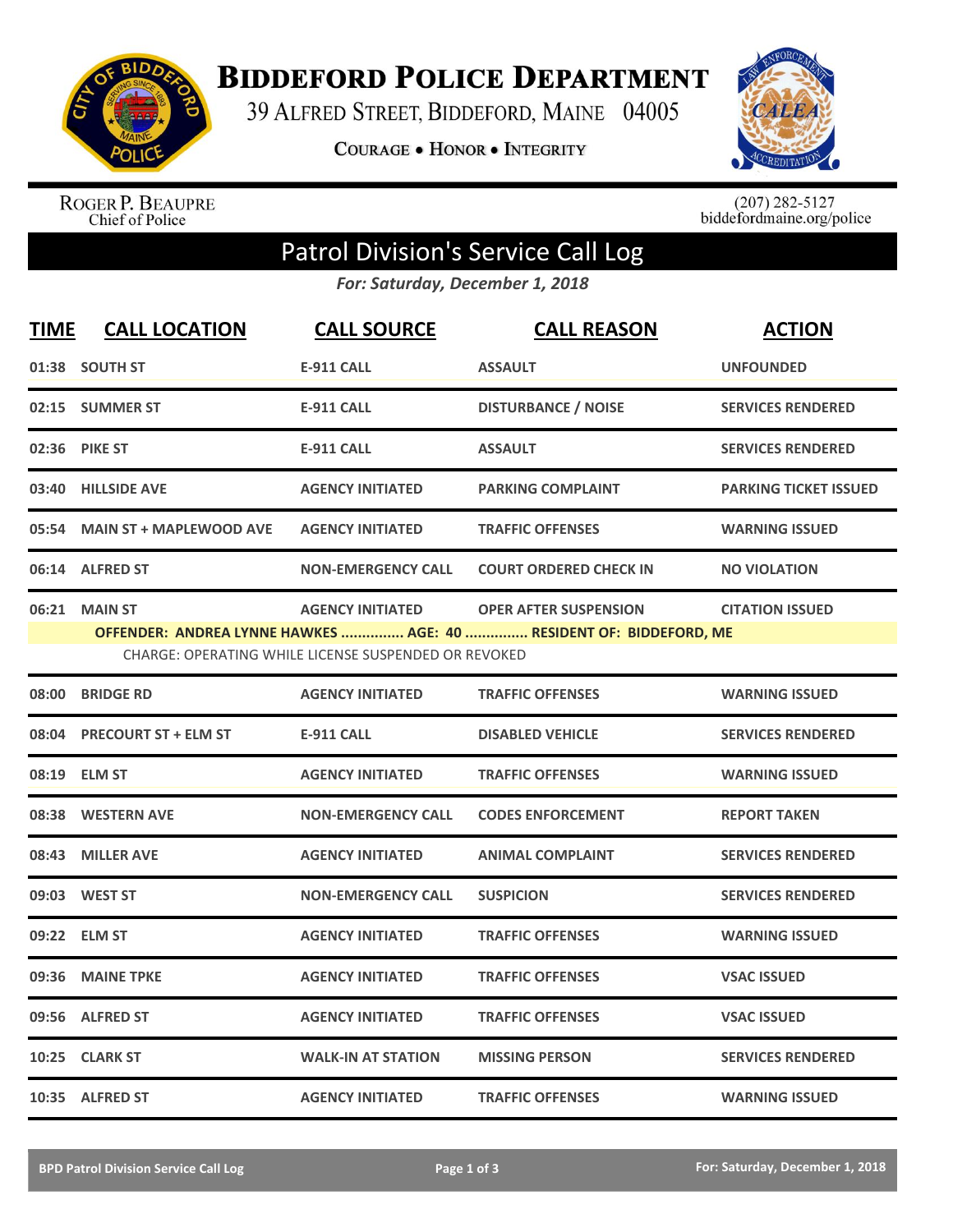| <b>TIME</b> | <b>CALL LOCATION</b>                             | <b>CALL SOURCE</b>                       | <b>CALL REASON</b>                                                  | <b>ACTION</b>                |
|-------------|--------------------------------------------------|------------------------------------------|---------------------------------------------------------------------|------------------------------|
|             | 11:21 ORCHARD ST                                 | <b>AGENCY INITIATED</b>                  | <b>TRAFFIC OFFENSES</b>                                             | <b>VSAC ISSUED</b>           |
|             | 11:22 WENTWORTH ST                               | <b>NON-EMERGENCY CALL</b>                | <b>DV NOTIFICATION</b>                                              | <b>SERVICES RENDERED</b>     |
|             | 11:27 MARSHALL AVE                               | <b>NON-EMERGENCY CALL</b>                | <b>SEWER BACKUP</b>                                                 | <b>REFERRED OTHER AGENCY</b> |
|             | 11:34 ELM ST                                     | <b>NON-EMERGENCY CALL</b>                | <b>DISTURBANCE / NOISE</b>                                          | <b>WARNING ISSUED</b>        |
|             | 11:58 OLD POOL RD                                | <b>AGENCY INITIATED</b>                  | <b>PARKING COMPLAINT</b>                                            | <b>SERVICES RENDERED</b>     |
|             | 12:38 POOL ST                                    | <b>E-911 CALL</b>                        | 911 MISUSE                                                          | <b>SERVICES RENDERED</b>     |
|             | 13:17 POOL ST                                    | <b>AGENCY INITIATED</b>                  | <b>TRAFFIC OFFENSES</b>                                             | <b>VSAC ISSUED</b>           |
|             | 13:17 PRECOURT ST + MOUNTAIN RD                  | <b>NON-EMERGENCY CALL</b>                | <b>DISABLED VEHICLE</b>                                             | <b>NO ACTION REQUIRED</b>    |
|             | 13:20 SOUTH ST                                   | <b>AGENCY INITIATED</b>                  | <b>ANIMAL COMPLAINT</b>                                             | <b>SERVICES RENDERED</b>     |
|             | 13:35 PIKE ST                                    | <b>AGENCY INITIATED</b>                  | <b>TRAFFIC OFFENSES</b>                                             | <b>VSAC ISSUED</b>           |
|             | 13:48 CLIFFORD ST                                | <b>AGENCY INITIATED</b>                  | <b>TRAFFIC OFFENSES</b>                                             | <b>VSAC ISSUED</b>           |
|             | 13:56 MEDICAL CENTER DR                          | <b>E-911 CALL</b>                        | 911 MISUSE                                                          | <b>REFERRED OTHER AGENCY</b> |
|             | 14:11 WEST ST + MARION AVE                       | <b>AGENCY INITIATED</b>                  | <b>TRAFFIC OFFENSES</b>                                             | <b>WARNING ISSUED</b>        |
|             | 14:13 ELM ST + WACO DR                           | <b>AGENCY INITIATED</b>                  | <b>TRAFFIC OFFENSES</b>                                             | <b>VSAC ISSUED</b>           |
|             | 14:23 HILL ST                                    | <b>AGENCY INITIATED</b>                  | <b>TRAFFIC OFFENSES</b>                                             | <b>WARNING ISSUED</b>        |
|             | 14:58 ALFRED ST                                  | <b>AGENCY INITIATED</b>                  | <b>TRAFFIC OFFENSES</b>                                             | <b>WARNING ISSUED</b>        |
|             | 15:21 POOL ST + MEETINGHOUSE RD AGENCY INITIATED |                                          | <b>TRAFFIC OFFENSES</b>                                             | <b>WARNING ISSUED</b>        |
|             | 15:29 POOL ST + SEVIGNY AVE                      | <b>AGENCY INITIATED</b>                  | <b>TRAFFIC OFFENSES</b>                                             | <b>WARNING ISSUED</b>        |
|             | 15:44 HILLS BEACH RD                             | <b>AGENCY INITIATED</b>                  | <b>TRAFFIC OFFENSES</b>                                             | <b>WARNING ISSUED</b>        |
|             | 16:06 MILE STRETCH RD                            | <b>AGENCY INITIATED</b>                  | <b>TRAFFIC OFFENSES</b>                                             | <b>WARNING ISSUED</b>        |
|             | 16:07 PARKSIDE DR                                | <b>E-911 CALL</b>                        | 911 MISUSE                                                          | <b>WARNING ISSUED</b>        |
|             | 16:07 ELM ST                                     | <b>AGENCY INITIATED</b>                  | <b>PAPERWORK</b>                                                    | <b>PAPERWORK SERVED</b>      |
|             | <b>16:13 FORTUNES ROCKS RD</b>                   | <b>AGENCY INITIATED TRAFFIC OFFENSES</b> |                                                                     | <b>CITATION ISSUED</b>       |
|             | <b>CHARGE: FAILING TO OBTAIN DRIVERS LICENSE</b> |                                          | OFFENDER: MARY JANE PENDERGAST  AGE: 56  RESIDENT OF: BIDDEFORD, ME |                              |
|             | 16:20 ALFRED ST                                  | <b>NON-EMERGENCY CALL</b>                | <b>DISABLED VEHICLE</b>                                             | <b>NO ACTION REQUIRED</b>    |
|             | 16:54 MAY ST + VICTORY LN                        | <b>AGENCY INITIATED</b>                  | <b>TRAFFIC OFFENSES</b>                                             | <b>WARNING ISSUED</b>        |